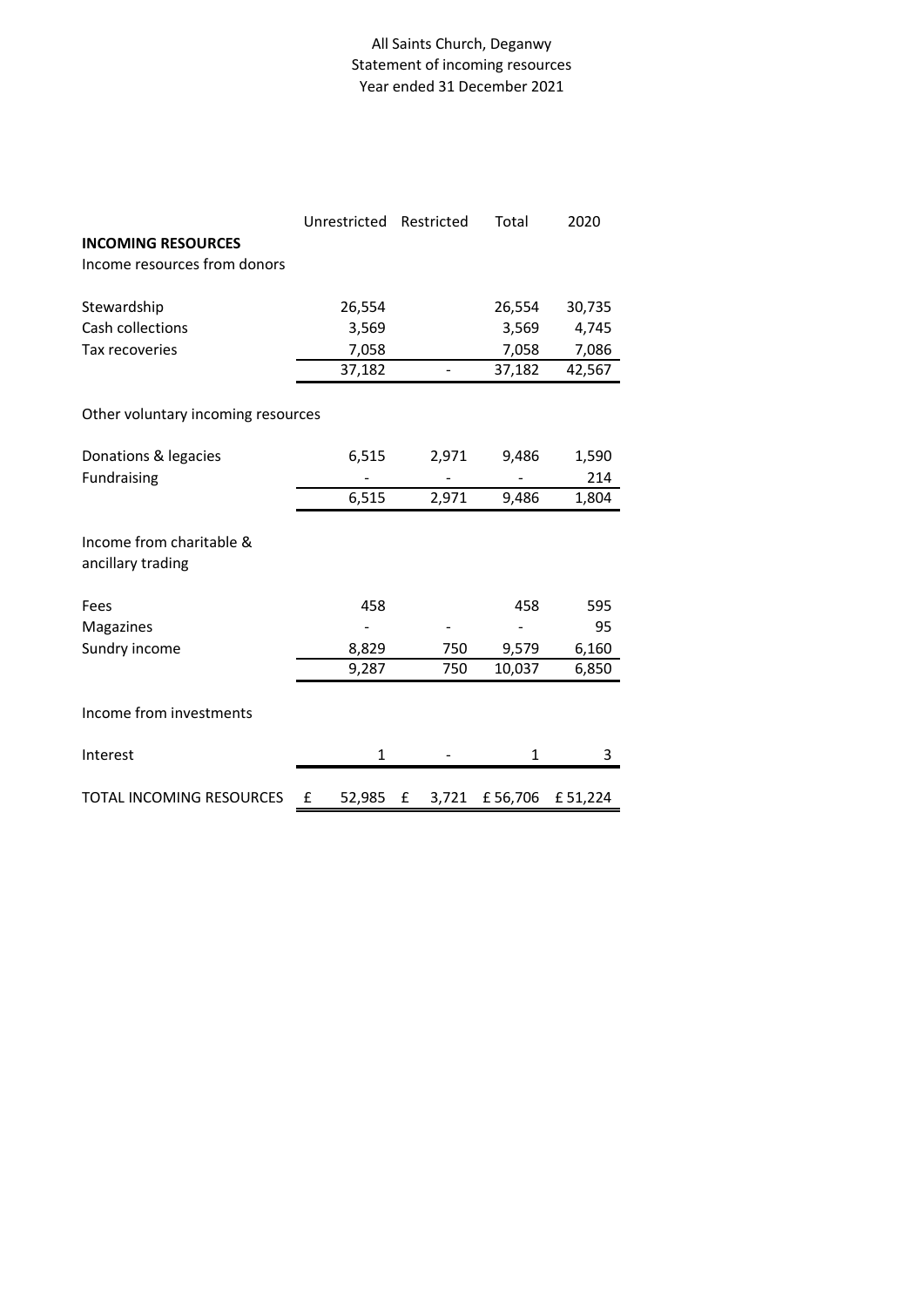## All Saints Church, Deganwy Statement of outgoing resources Year ended 31 December 2021

|                                     | Unrestricted | Restricted | Total   | 2020    |
|-------------------------------------|--------------|------------|---------|---------|
| <b>RESOURCES USED</b>               |              |            |         |         |
|                                     |              |            |         |         |
| Grants<br>Church overseas           |              |            |         |         |
| - relief & development              | 979          | 181        | 1,160   |         |
| Home missions and other             |              |            |         |         |
| church societies                    | 1,679        | 358        | 2,037   | 503     |
|                                     | 2,658        | 539        | 3,197   | 503     |
|                                     |              |            |         |         |
| Activities relating directly to the |              |            |         |         |
| working of the church               |              |            |         |         |
|                                     |              |            |         |         |
| Ministry - diocesan quota           | 20,775       |            | 20,775  | 19,245  |
| Church maintenance                  | 1,762        | 465        | 2,227   | 1,038   |
| Church - running expenses           | 2,658        |            | 2,658   | 2,632   |
| Sundry expenses                     | 1,574        | 850        | 2,424   | 1,720   |
|                                     | 26,769       | 1,315      | 28,084  | 24,635  |
|                                     |              |            |         |         |
| Fund-raising & publicity            |              |            |         |         |
| Cost of fundraising events          |              |            |         |         |
|                                     |              |            |         |         |
| Church management &                 |              |            |         |         |
| administration                      |              |            |         |         |
|                                     |              |            |         |         |
| Printing & stationery and           |              |            |         |         |
| other office expenses               | 50           |            | 50      | 126     |
|                                     |              |            |         |         |
| <b>TOTAL RESOURCES USED</b>         | £<br>29,477  | 1,854<br>£ | £31,331 | £25,265 |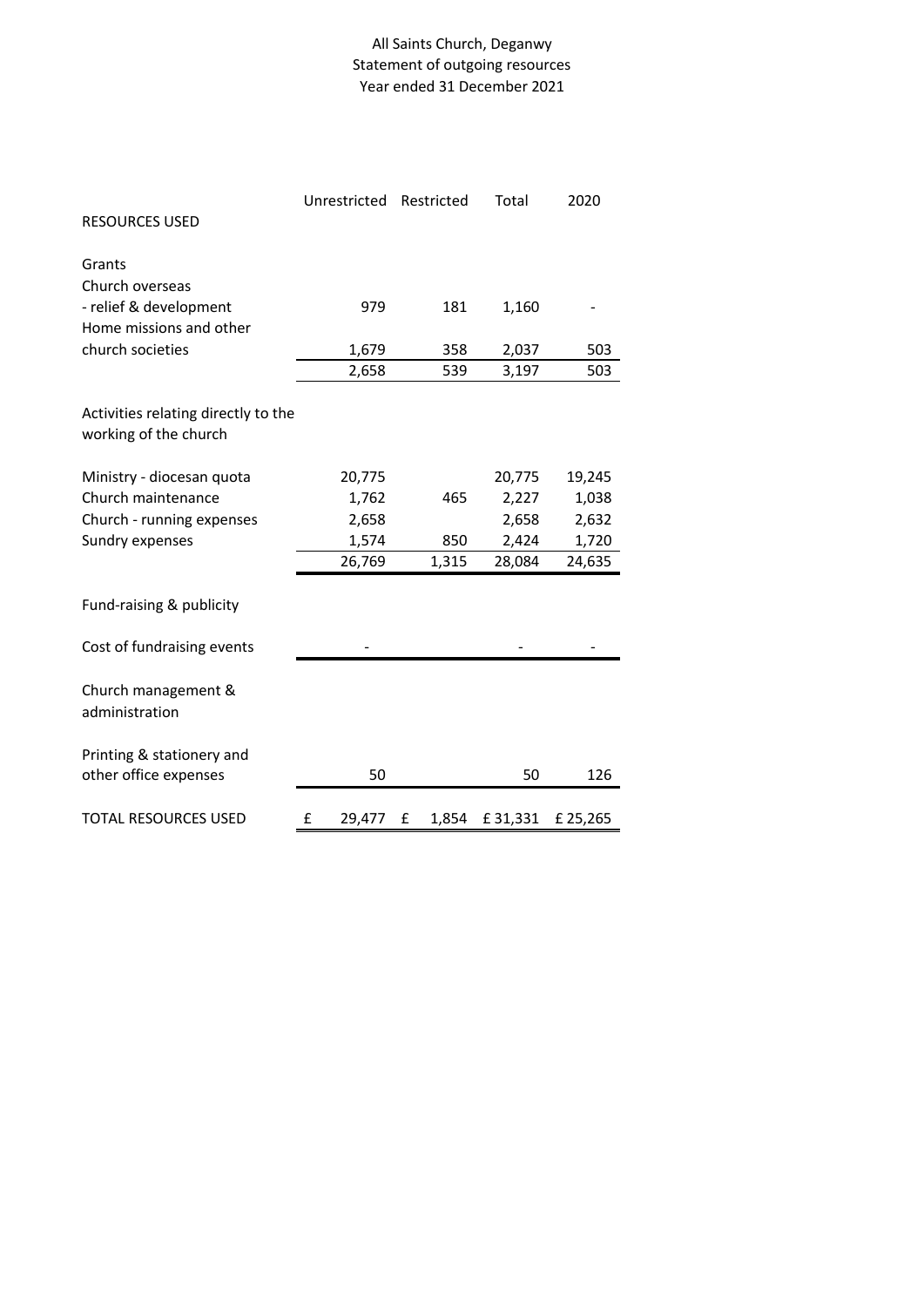## All Saints Church, Deganwy Statement of financial activities Year ended 31 December 2021

|                                     | Unrestricted |        | Restricted |     | <b>Total Funds</b> |    |         |
|-------------------------------------|--------------|--------|------------|-----|--------------------|----|---------|
|                                     | funds        |        | funds      |     | 2021               |    | 2020    |
| <b>INCOMING RESOURCES</b>           |              |        |            |     |                    |    |         |
| Incoming resources from donors      |              | 37,182 |            |     | 37,182             |    | 42,567  |
| Other voluntary incoming            |              |        |            |     |                    |    |         |
| resources                           |              | 6,515  | 2,971      |     | 9,486              |    | 1,804   |
| Income from charitable &            |              |        |            |     |                    |    |         |
| ancillary trading                   |              | 9,287  |            | 750 | 10,037             |    | 6,850   |
| Income from investments             |              | 1      |            |     |                    | 1  | 3       |
| TOTAL INCOMING RESOURCES            |              | 52,985 | 3,721      |     | 56,706             |    | 51,224  |
|                                     |              |        |            |     |                    |    |         |
| <b>RESOURCES USED</b>               |              |        |            |     |                    |    |         |
| Grants                              |              | 2,658  |            | 539 | 3,197              |    | 503     |
| Activities relating directly to the |              |        |            |     |                    |    |         |
| workings of the church              |              | 26,769 | 1,315      |     | 28,084             |    | 24,636  |
| Church management &                 |              |        |            |     |                    |    |         |
| administration                      |              | 50     |            |     |                    | 50 | 126     |
| <b>TOTAL RESOURCES USED</b>         |              | 29,477 | 1,854      |     | 31,331             |    | 25,265  |
|                                     |              |        |            |     |                    |    |         |
| NET INCOMING/(OUTGOING)             |              |        |            |     |                    |    |         |
| <b>RESOURCES</b>                    |              | 23,508 | 1,867      |     | 25,375             |    | 25,959  |
|                                     |              |        |            |     |                    |    |         |
| Balance brought forward at          |              |        |            |     |                    |    |         |
| 1 January 2021                      |              | 42,010 | 1,142      |     | 43,152             |    | 17,193  |
|                                     |              |        |            |     |                    |    |         |
| Balance carried forward at          |              |        |            |     |                    |    |         |
| 31 December 2021                    | £            | 65,519 | £<br>3,009 |     | £<br>68,528        |    | £43,152 |